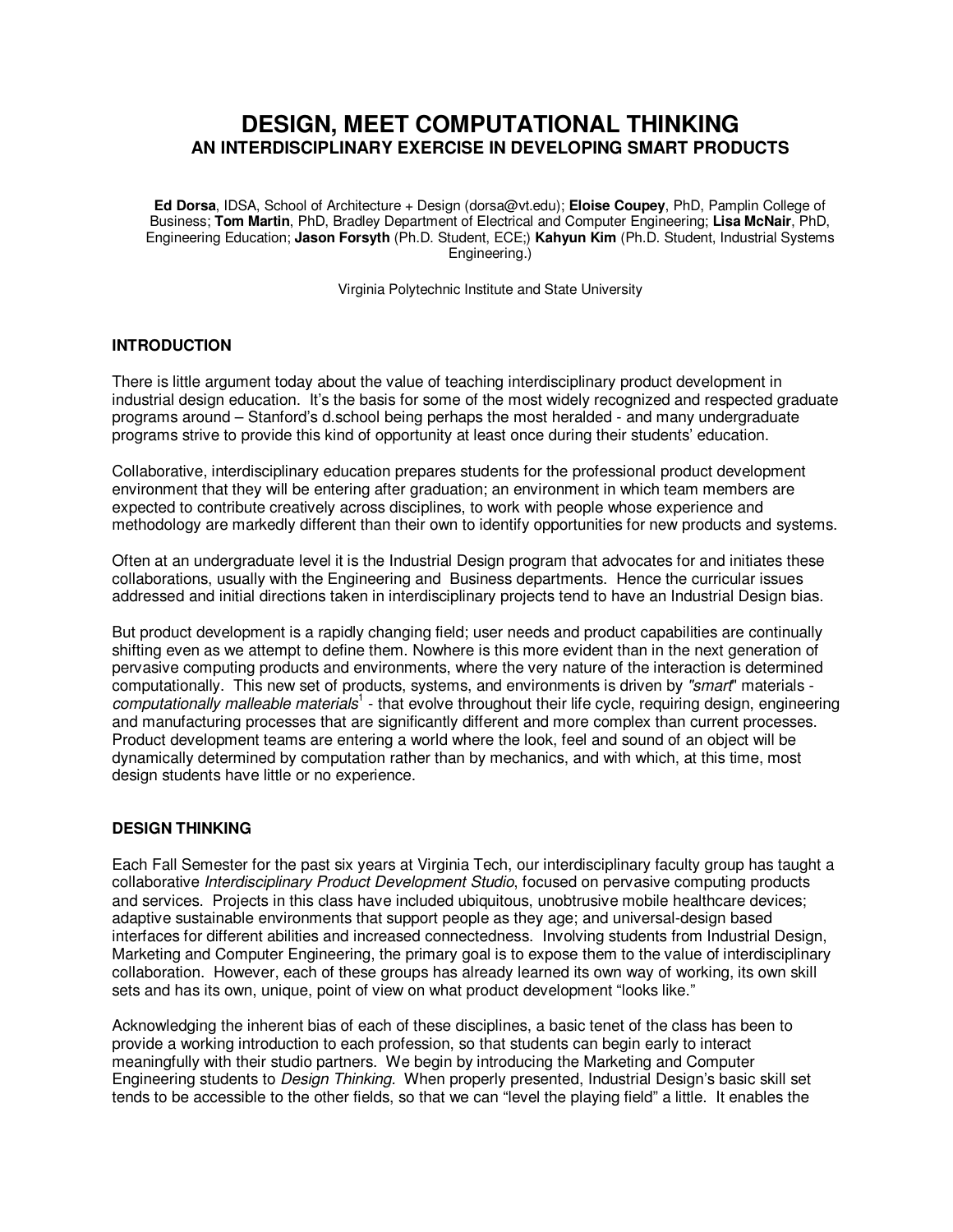non-design students to feel more confident about their creative abilities, using intuition as well as the inductive and deductive reasoning they already know. We start with basic visual communication/sketching skills, introducing several fundamental drawing exercises, that they can use right then and that they can develop as the semester progresses.



Fig. 1 Post-it note sketches depicting  $(L - R)$  an apple, a worm, a car, a conversation and e-commerce

We get them to quickly sketch out their concepts, to not worry about the quality of the drawings, and to use this new skill set to help them communicate ideas when words aren't enough. We also get them focused on the user as the central issue of the project. And, not incidentally, these exercises have also proven to be a good way to quickly build a collaborative environment that all the students feel they can contribute to.<sup>3</sup>



Fig. 2 ID, Marketing and CE students, from our Interdisciplinary Product Development class in a Design Thinking exercises.

But this raises an obvious question, "What do the design students get out of it?" They're already well versed in sketching and ideation techniques. Of course, they get to practice and develop their ability to work with other professions, which is valuable, but they're not learning any new skills through this exercise. In fact, the *Design Thinking* exercise can tend to reinforce the perception of them as the "sketching experts", and get them pigeon-holed as that being their primary, and only, area of expertise – if a team needs something "visualized" then they'll get the ID student to do it. From the beginning our goal with these interdisciplinary teams has been to give each student a sufficient understanding of what the other professions do to make it possible for them participate meaningfully in all decisions the group makes.

It became clear that we needed to develop a module on *Computational Thinking* <sup>2</sup> that would mirror, in terms of simplicity and basic learning, the *Design Thinking* module. We needed to provide the ID and Marketing students with a better understanding of computing, to bridge the gap that currently exists between design and technology.

#### **COMPUTATIONAL THINKING**

Our goal in the Computational Thinking module was twofold: one, that ID and Marketing students would see a new way of conceiving of products – an understanding that software is as much or more a part of today's products as hardware is - and two, that they would gain a new set of tools, both conceptual and physical, that they could use to expand and develop the capabilities of their product concepts. Ultimately,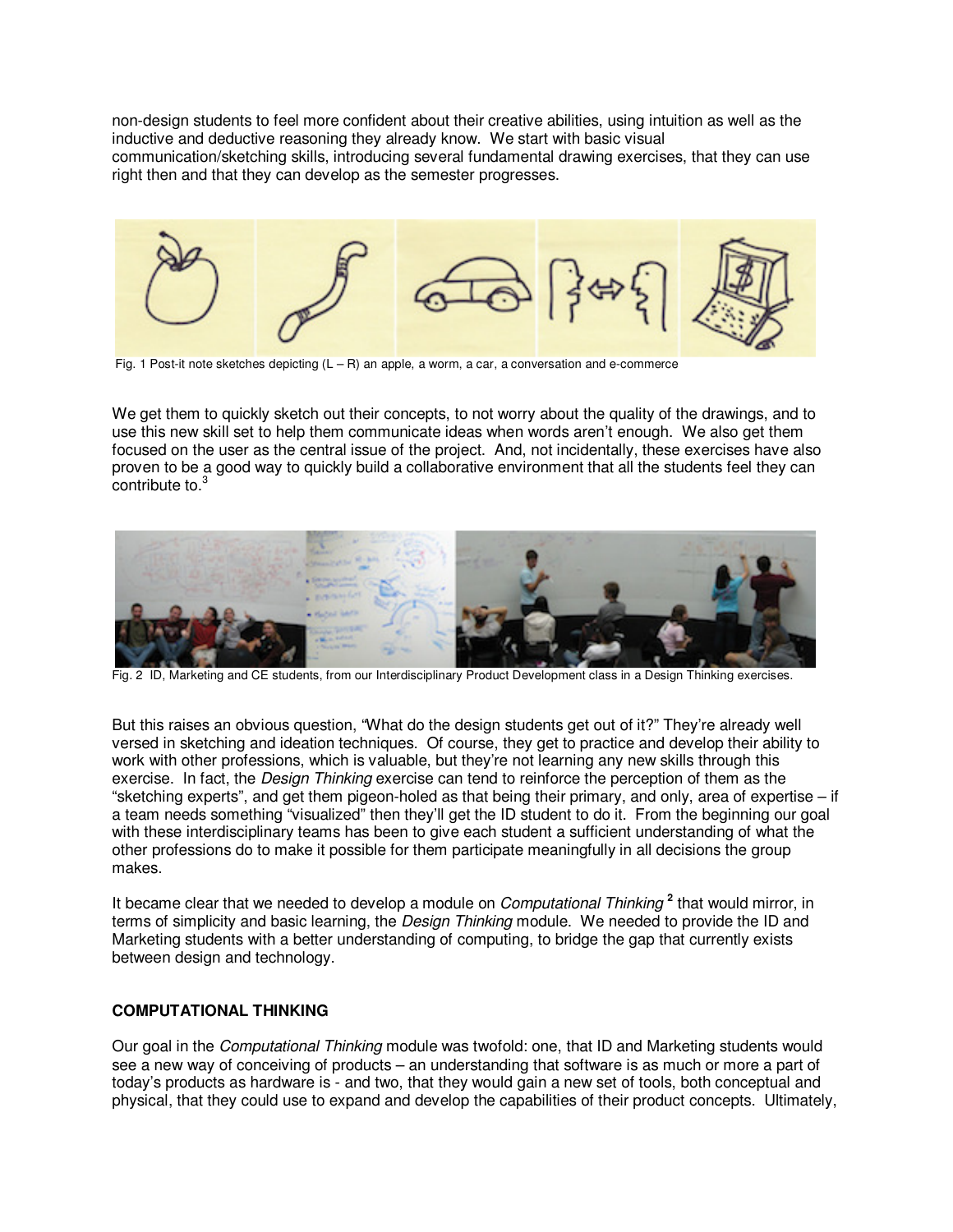we hoped that the ID and Marketing students would realize that there was a new realm of product opportunities that they had previously seen as another profession's domain, but which they could now influence.

In our first efforts with this module we put together groups of students and had them work as a team to build interactive prototypes, in an hour and a half. We didn't try to tie this introductory exercise to the studio project, but instead gave them what we felt would be a manageable project given the short period of time they would have to work – in this case they were charged with designing a product or toy for a child.

We provided each group with an Arduino board, "an open-source electronics prototyping platform based on flexible, easy-to-use hardware..."<sup>4</sup> which allows users to control both input and output from the board; various input and output devices (input sensors for magnetism, force, proximity and light, and output devices such as servo motors, piezo electric speakers and LEDs) and some rough prototyping materials (boxes, post-it notepads, markers, etc.) Also, each group had at least one student from each of the majors, so there was somebody in each group who already knew how to code.



Fig. 3 ID, Marketing and CE students making interactive prototypes of children's products (L – R: a bank, a guitar and a light box.)

The result was, that while all of the students participated equally in conceiving what the product would do, and each had input on both desired inputs and outputs, only the computer engineering majors knew how to make it work – it was like each team had a chauffeur. They worked together to determine where they were going, but only the engineering majors could get them there. They enjoyed these forays into computing and it again was useful in building a collaborative environment. It was a step forward from where we had been, but it was still a long way from having ID and Marketing students understanding what was really required to make something interactive, and being able to accomplish it, even on a limited scale.

## **INTERACTIVE PROTOTYPES WORKSHOP**

Most recently we took the *Computational Thinking* module to a new venue. We conducted a 2  $\frac{1}{2}$  hour workshop on *Interactive Prototypes* during the 2012 IDSA Southern District Conference, hosted at the Interactive Product Design Laboratory at Georgia Tech,<sup>5</sup> for industrial design students and practitioners who were attending the conference. The workshop was led by Jason Forsyth, a Ph.D. student in Computer Engineering who's been involved for the past four years in our Interdisciplinary Product Development Studio, and who's dissertation work is focused on developing the intellectual tools to support the multiple viewpoints of interdisciplinary group work.

Again, we gave each group an Arduino board, an array of input and output devices and some physical prototyping materials. But this time each group downloaded a copy of Scratch, an open source programming language developed at MIT.<sup>6</sup> This particular version of Scratch, called Scratch for Arduino  $(S4A)^7$ , had been modified to work with Arduino and not just on a desktop computer. "Scratch is designed with learning and education in mind. As young people create and share projects in Scratch, they develop important design and problem-solving skills, learning how to think creatively, reason systematically, and work collaboratively." <sup>8</sup> It's a very visual language and has a "jig-saw puzzle" like interface. Since all the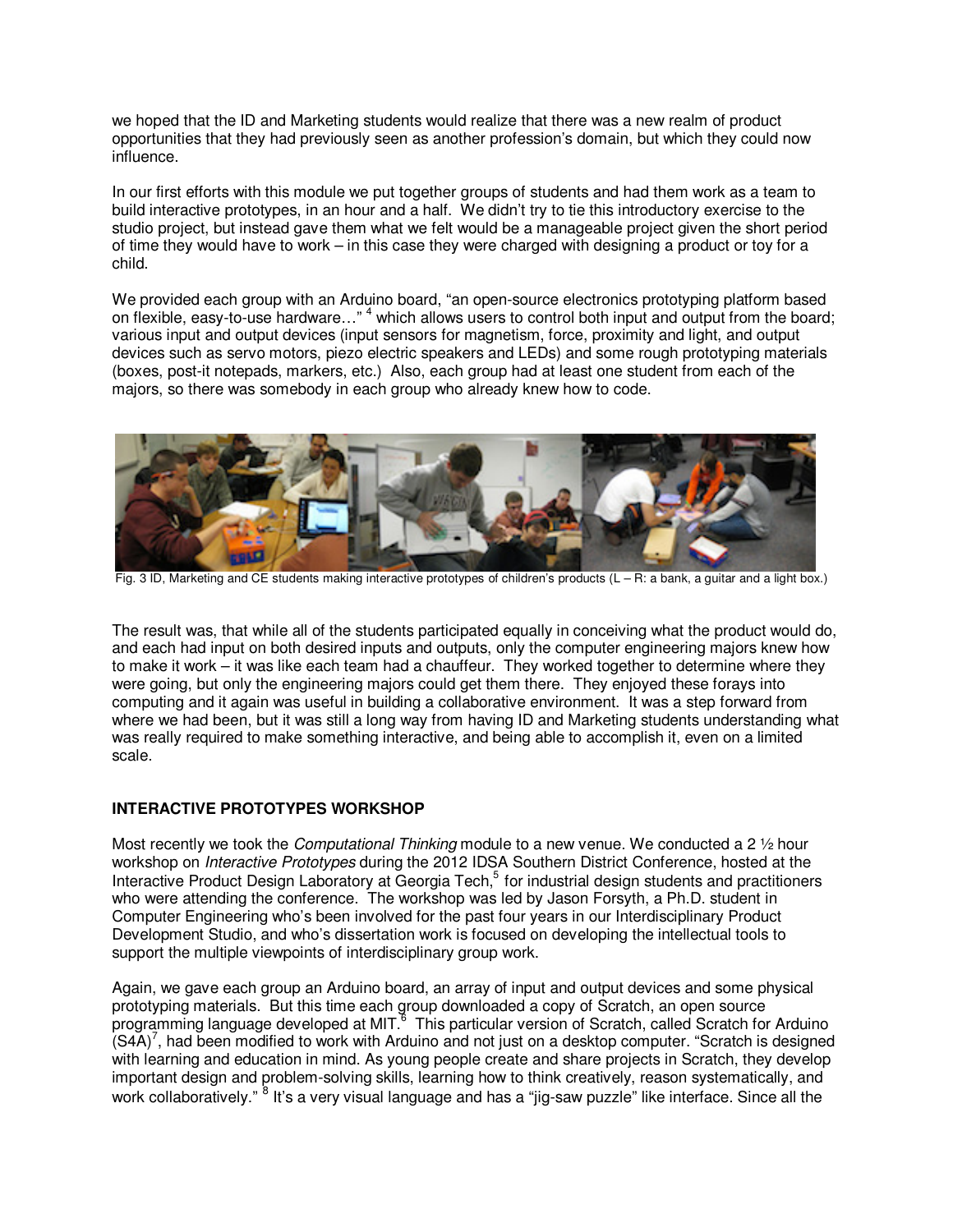participants in this workshop were programming novices, we planned-in an early success to give a boost to everyone's confidence and to demonstrate that working with this software didn't require traditional programming skills. The Arduino has two LED lights hard-wired on it. One rapidly toggles on and off indicating that the Arduino and the computer are talking. The other is off. Our first exercise was to show the students how to program the Arduino to turn this light on. Everyone accomplished this in just a few minutes and there was noticeable excitement and satisfaction in the room early in the workshop.



Fig. 4 L – R: an Arduino board; Jason Forsyth leading the Atlanta IDSA workshop; an example of a Scratch for Arduino programming "block."

We also provided a number of worksheets which demonstrated how to activate the various input and output devices provided. We went through about half of these so that everyone could gain some experience with Scratch. We left the remainder of the worksheets for the participants to use on their own project once they selected the inputs and outputs they wanted to use.



Fig. 5 Atlanta workshop attendees designing and building interactive prototypes.

Even given the normal confusion of getting a workshop started which reduced actual working time to something closer to two hours, this new combination of tools (hardware and software) was quickly incorporated by the participants, allowing each of them to begin applying a simple programming language and then for each team to make an interactive prototype. Many of the groups used the traditional industrial design process of iteration to make several prototypes, each an extension of the former.



Fig. 6 Interactive prototypes using an Arduino boards, servo motors, proximity sensors, input devices and LED lights.